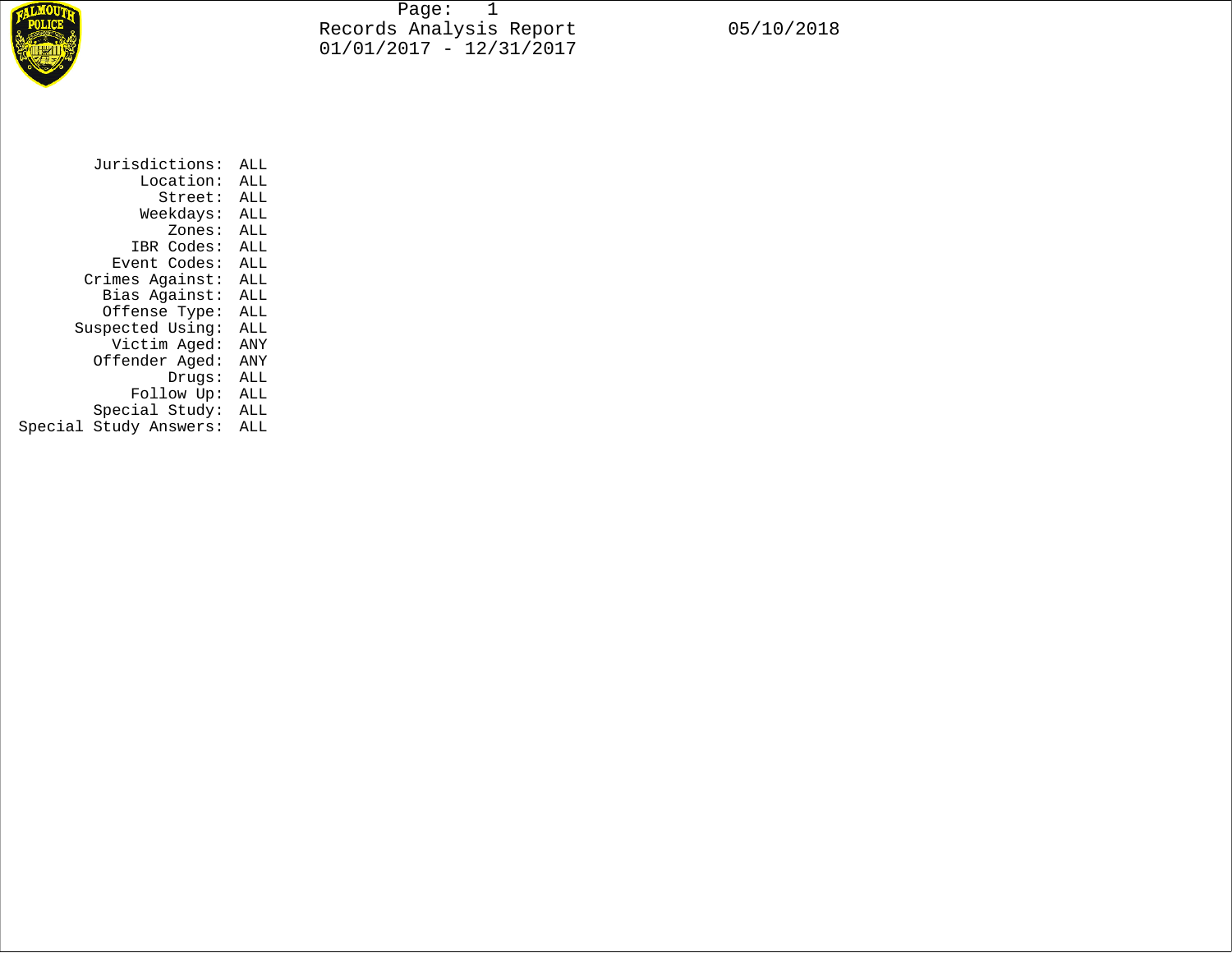Page: 2 Records Analysis Report 05/10/2018 01/01/2017 - 12/31/2017

## **Offenses (IBR) By Month**

|                                | JAN          | FEB            | MAR            | APR            | MAY          | JUN            | JUL          | AUG            | SEP            | OCT            | NOV            | DEC            | TOTALS         |
|--------------------------------|--------------|----------------|----------------|----------------|--------------|----------------|--------------|----------------|----------------|----------------|----------------|----------------|----------------|
| Kidnapping / Abduction         |              |                |                |                | 1            | 1              |              |                |                | 1              | 2              | 1              | 6              |
| Forcible Rape                  | 1            |                |                | 1              |              | 5              | 4            | 1              |                | $\mathbf{1}$   | 3              | $\mathbf{1}$   | 17             |
| Forcible Sodomy                |              |                |                |                | 1            |                | 2            |                |                |                |                |                | 3              |
| Forcible Fondling              | 3            | $\overline{2}$ | 2              | 2              | 4            | 7              | $\mathbf{1}$ | 2              |                | $\mathbf{1}$   | $\overline{2}$ |                | 26             |
| Robbery                        | $\mathbf{1}$ |                |                |                |              |                | $\mathbf{1}$ | $\mathbf{1}$   |                |                |                |                | 3              |
| Aggravated Assault             | 6            | 8              | 12             | 8              | 5            | 19             | 16           | 5              | 8              | 19             | 13             | 12             | 131            |
| Simple Assault                 | 32           | 25             | 25             | 23             | 43           | 48             | 46           | 28             | 39             | 29             | 35             | 26             | 399            |
| Intimidation                   | 14           | 10             | 8              | 8              | 16           | 19             | 18           | 12             | 12             | 19             | 14             | 21             | 171            |
| Arson                          |              |                |                |                |              |                |              | 1              |                |                | 3              |                | 4              |
| Extortion / Blackmail          | $\mathbf{1}$ |                |                |                |              |                |              |                |                |                |                |                | $\mathbf{1}$   |
| Burglary / Breaking And Enteri | 57           | 11             | 17             | 17             | 18           | 22             | 29           | 21             | 16             | 41             | 35             | 33             | 317            |
| Pocket-Picking                 |              | $\mathbf{1}$   |                | $\mathbf 1$    |              |                |              | $\mathbf{1}$   | $\mathbf{1}$   | 2              |                |                | 6              |
| Purse-Snatching                |              | 1              | 2              |                |              | 1              |              | 1              |                | 1              |                |                | 6              |
| Shoplifting                    | 3            | 5              | 7              | 7              | 1            | 3              | $\mathbf{1}$ | 3              | $\overline{c}$ | 3              | 4              | 3              | 42             |
| Theft From Building            | 4            | 6              | 3              | 3              | 6            |                | 3            | 11             | 2              | б              | 6              | 3              | 53             |
| All Other Larceny              | 11           | 10             | 10             | 12             | 14           | 21             | 22           | 13             | 19             | 14             | 15             | 6              | 167            |
| Motor Vehicle Theft            | 4            | $\mathbf{1}$   | 3              |                | 4            | 4              | 5            | 5              | $\mathbf{1}$   | 3              | 4              | 3              | 37             |
| Counterfeiting / Forgery       | 3            |                |                | 1              | $\mathbf{1}$ | 4              | 4            | 2              | $\overline{2}$ | 8              | $\overline{a}$ | $\overline{2}$ | 29             |
| False Pretenses / Swindle / Co | 5            | 7              | 10             | 4              | 6            | 4              | 5            | 8              | 18             | 9              | 3              | 9              | 88             |
| Credit Card / Automatic Teller |              |                | 1              |                | 2            | $\overline{2}$ |              | 3              | 1              |                |                | $\mathbf{1}$   | 11             |
| Impersonation                  | 4            | 3              | 7              | $\overline{4}$ | 7            | 5              | 3            | $\overline{2}$ | 6              | 3              | 3              | 14             | 61             |
| Embezzlement                   |              |                |                |                |              | $\mathbf{1}$   |              |                |                |                |                |                | $\overline{2}$ |
| Stolen Property Offenses       | 5            | $\mathbf{1}$   | $\overline{2}$ | $\overline{2}$ |              | 5              | 6            | $\mathbf{1}$   | 3              | 3              | $\mathbf{1}$   | 4              | 33             |
| Destruction / Damage / Vandali | 35           | 13             | 16             | 27             | 33           | 18             | 27           | 26             | 14             | 33             | 15             | 19             | 276            |
| Drug / Narcotic Violations     | 41           | 14             | 13             | 21             | 14           | 36             | 27           | 19             | 33             | 19             | 17             | 21             | 275            |
| Incest                         |              |                |                |                |              | $\mathbf{1}$   |              |                |                |                |                |                | 1              |
| Statutory Rape                 | 2            |                | $\mathbf 1$    |                |              |                |              |                |                |                |                |                | 3              |
| Pornography / Obscene Material |              |                |                | $\mathbf{1}$   | $\mathbf{1}$ |                | 3            |                |                | $\mathbf{1}$   |                | 3              | 9              |
| Prostitution                   | 1            |                |                |                |              |                |              |                |                |                |                |                | $\mathbf{1}$   |
| Assisting Or Promoting Prostit |              |                |                |                |              |                |              | ı              |                |                |                |                | $\mathbf{1}$   |
| Weapon Law Violations          | 4            | $\mathbf{1}$   |                | 9              | $\mathbf{1}$ | 7              | $\mathbf{1}$ | $\overline{4}$ |                | $\overline{a}$ | 10             | $\mathbf{1}$   | 40             |
| Human Trafficking, Commercial  |              |                |                |                |              |                |              | $\overline{2}$ |                |                |                |                | $\overline{2}$ |
| Bad Checks                     |              |                |                |                |              |                | 1            | 11             |                | 4              | 1              |                | 17             |
| Disorderly Conduct             | 12           | 3              | 9              | 5              | 12           | 13             | 20           | 12             | 12             | 10             | $\overline{4}$ | 13             | 125            |
| Driving Under The Influence    | 13           | 3              | 9              | 9              | 9            | 13             | 18           | 8              | 13             | 10             | 13             | 11             | 129            |
| Drunkenness                    | 21           | 13             | 13             | 19             | 13           | 30             | 32           | 23             | 28             | 18             | 13             | 14             | 237            |
| Liquor Law Violations          | 6            | 2              | $\overline{2}$ | $\mathbf{1}$   | 3            | 4              | 18           | 4              | 8              | 2              | 2              | 2              | 54             |
| Trespass Of Real Property      | 3            |                | 3              | 4              | $\mathbf{1}$ | 5              |              | 5              | 5              | 3              | $\overline{2}$ | 6              | 37             |
| All Other Offenses             | 51           | 58             | 58             | 35             | 46           | 62             | 52           | 53             | 29             | 77             | 33             | 46             | 600            |
| Traffic, Town By-Law Offenses  | 71           | 49             | 65             | 64             | 68           | 77             | 114          | 90             | 78             | 57             | 70             | 62             | 865            |

\_\_\_\_\_ \_\_\_\_\_ \_\_\_\_\_ \_\_\_\_\_ \_\_\_\_\_ \_\_\_\_\_ \_\_\_\_\_ \_\_\_\_\_ \_\_\_\_\_ \_\_\_\_\_ \_\_\_\_\_ \_\_\_\_\_ \_\_\_\_\_